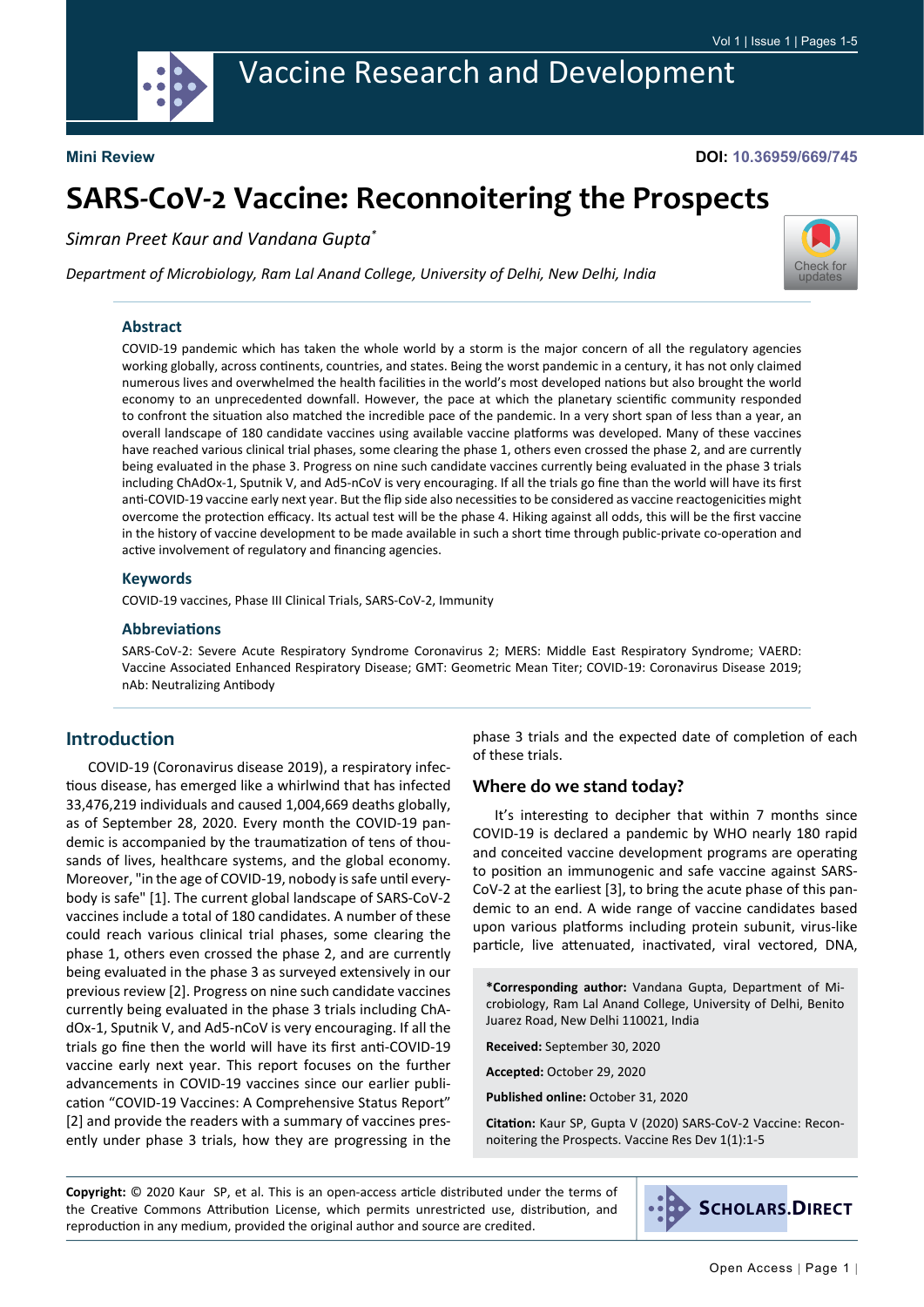<span id="page-1-0"></span>

<span id="page-1-1"></span>

| S. no.         | Vaccine Candidate/<br>Country                                | Developer                                                                                                             | <b>Clinical Stage</b>   | <b>Expected date</b><br>of completion | <b>Clinical trial</b>                                                                                  |
|----------------|--------------------------------------------------------------|-----------------------------------------------------------------------------------------------------------------------|-------------------------|---------------------------------------|--------------------------------------------------------------------------------------------------------|
| $\mathbf{1}$   | AZD1222 (ChAdOx-1)/<br>United Kingdom                        | University of Oxford/<br>AstraZeneca                                                                                  | Phase 3:<br>NCT04516746 | $02 - 12 - 20$                        | https://clinicaltrials.gov/ct2/show/NCT04<br>516746?term=astrazeneca&cond=COVID-<br>$19&\text{draw}=2$ |
| $\overline{2}$ | BNT162b2/Germany                                             | BioNTech/<br>FosunPharma/Pfizer                                                                                       | Phase 3:<br>NCT04368728 | 19-04-21                              | https://clinicaltrials.gov/ct2/show/NCT<br>04368728?term=vaccine&cond=COVID-<br>19&draw=3&rank=12      |
| 3              | Gam-COVID-Vac and<br>Gam-COVID-Vac-Lyo<br>(Sputnik V)/Russia | Gamaleya Research<br>Institute, Russia                                                                                | Phase 3:<br>NCT04530396 | $01 - 06 - 21$                        | https://clinicaltrials.gov/ct2/show/NCT<br>04530396?term=vaccine&cond=COVID-<br>$19$ &draw=3           |
| 4              | Inactivated<br>Coronavirus vaccine/<br>China                 | Wuhan Institute of<br><b>Biological Products/</b><br>Beijing Institute of<br><b>Biological Products/</b><br>Sinopharm | Phase 3:<br>NCT04612972 | 15-07-21                              | https://clinicaltrials.gov/ct2/show/<br>NCT04612972                                                    |
| 5              | Adsorbed COVID-19<br>(inactivated) Vaccine/<br>China         | Sinovac Life Sciences<br>Co., Ltd.                                                                                    | Phase 3:<br>NCT04456595 | $01-09-21$                            | https://clinicaltrials.gov/ct2/show/NCT<br>04456595?term=vaccine&cond=COVID-<br>$19&$ draw=2           |
| 6              | Ad5-nCoV<br>(Recombinant<br>vaccine)/ China                  | CanSino Biological Inc./<br>Beijing Institute of<br>Biotechnology                                                     | Phase 3:<br>NCT04526990 | $30-12-21$                            | https://clinicaltrials.gov/ct2/show/NCT<br>04526990?term=vaccine&cond=COVID-<br>19&draw=6              |
| 7              | LNP-encapsulated<br>mRNA-1237/ USA                           | ModernaTX, Inc. /NIAID                                                                                                | Phase 3:<br>NCT04470427 | $27-10-22$                            | https://clinicaltrials.gov/ct2/show/NCT<br>04470427?term=vaccine&cond=COVID-<br>19&draw=5              |
| 8              | NVX- CoV2373/<br>Matrix-M1™                                  | Novavax, Inc., Emergent<br>BioSolution                                                                                | Phase 3:<br>NCT04611802 | $30-12-22$                            | https://clinicaltrials.gov/ct2/show/<br>NCT04611802                                                    |
| 9              | Ad26.COV2.S, JNJ-<br>78436735 / Belgium                      | Janssen Pharmaceutical<br>Companies                                                                                   | Phase 3:<br>NCT04505722 | 10-03-23                              | https://clinicaltrials.gov/ct2/<br>show/NCT04505722?ter-<br>m=NCT04505722&draw=2&rank=1                |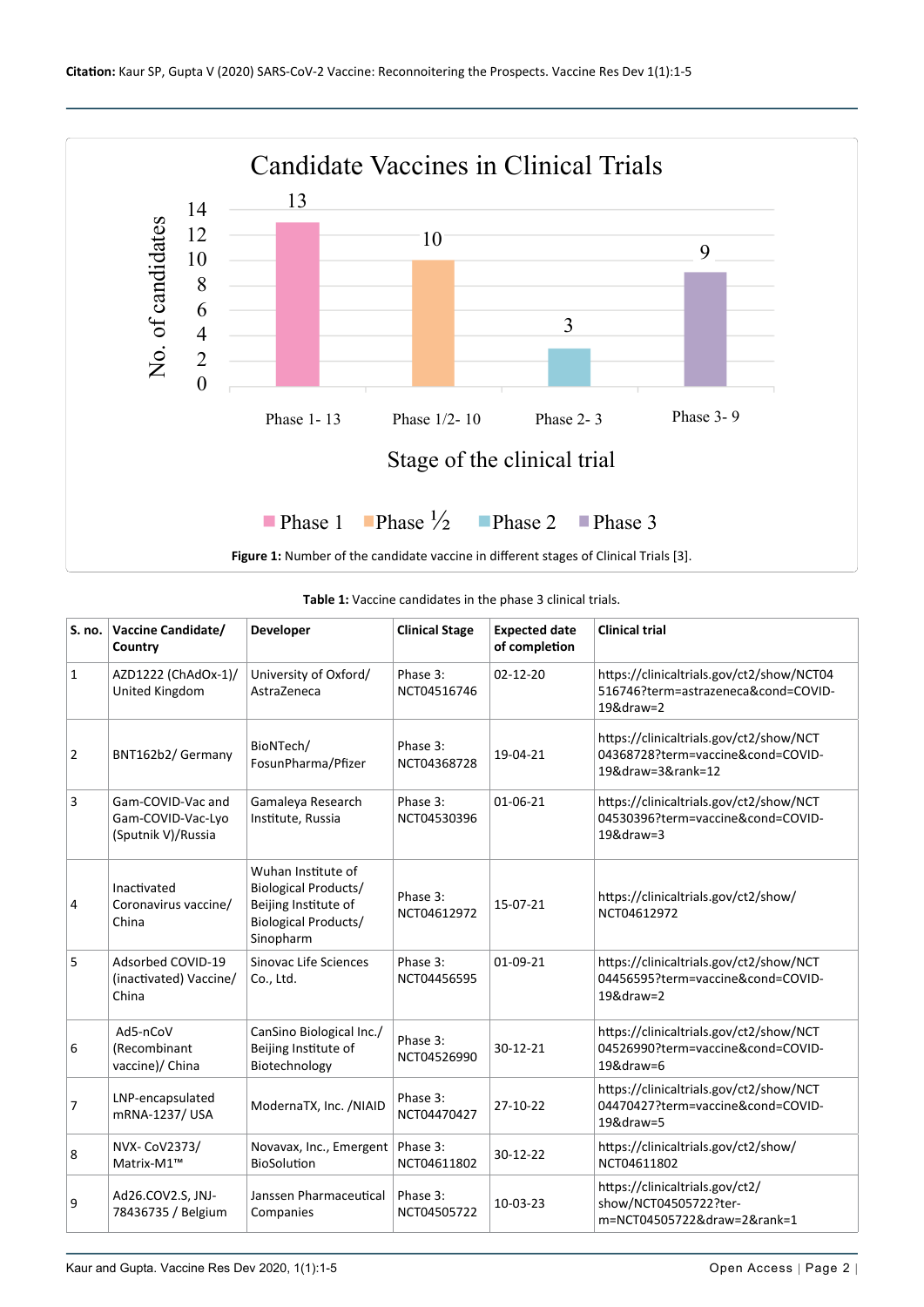RNA, and nanoparticle-based are in various stages of clinical trials [\(Figure 1\)](#page-1-0). Multiple vaccine candidates have reached the third stage of clinical trials [\(Table 1](#page-1-1)) but no vaccine is available for the public use in the current scenario.

## **Status of the vaccines currently in phase 3 trial**

**ChAdOx-1/Covishield/AZD1222 | University of Oxford/ AstraZeneca:** ChAdOx-1 is the front-runner in the race of COVID-19 vaccine development. Initial reports have established the safety and immunogenicity profile of the vaccine candidate [4]. It is currently under phase 3 clinical trials in Britain, the United States, South Africa, and India, and it is expected to enroll nearly 50,000 participants [5]. The trial process, however, experienced a pause due to an undisclosed neurological illness in one of the study participants but, after a complete review process, the trials have recommenced [6]. Moreover, the previous investigations advocate the requirement of lower doses of vaccine delivered via a nasal spray. Therefore, the upcoming vaccine trials will involve the administration of aerosolized vaccines with the aid of a nebulizer which shall deliver the vaccine as airborne droplets [7].

**BNT162b2 | BioNTech/FosunPharma/Pfizer:** The phase 1 safety and immunogenicity trials of BNT162b1 and BNT162b2 validated the nomination of BNT162b2 for the Phase 2/3 clinical evaluation due to lower reactogenicity in older participants. BNT162b2 encodes for a full-length spike protein with two proline mutations to clasp the protein in the prefusion state to enhance its potency to elicit an immune response. The immunogenicity profile exhibited lower humoral responses in 65-85 year-olds than the 18-55 year-olds. However, the administration of the second dose intensified the nAb whose GMT surpassed the convalescent serum control. Furthermore, the vaccinated participants also displayed a concurrent activation of CD4+ and CD8+ T cell responses against the entire Spike protein. Moreover, phase 2/3 will evaluate the safety and efficacy of two 30 µg doses of BNT162b2 in a randomized, placebo-controlled clinical trial involving nearly 30,000 participants with varying backgrounds [8].

**Gam-COVID-Vac and Gam-COVID-Vac-Lyo (Sputnik V) | Gamaleya Research Institute of Epidemiology and Microbiology:** Gam-COVID-Vac (frozen) and Gam-COVID-Vac-Lyo (lyophilized) are the novel non-replicating adenovirus vector-based vaccines formulations against SARS-CoV-2. They are heterologous COVID-19 vaccines with two components, a recombinant adenovirus type 26 (rAd26-S) and recombinant adenovirus type 5 (rAd5-S) vectors containing the gene for spike glycoprotein. The phase 1 clinical trials for assessing the safety of the two components involved the administration of either rAd26-S or rAd5-S. Whereas, the phase 2 clinical trials involved the administration of prime-boost vaccination wherein, both the components were administered at an interval of 21 days. The critical monitoring process of the volunteers involved the evaluation of antigen-specific humoral immune response, antigen-specific cellular immune response, and variation in the neutralizing antibodies. The phase 1/2 studies have verified the safety and tolerance of the two formutations as mild and transient or no serious adverse events were observed. Furthermore, the antigen-specific IgG and

neutralizing antibody responses have essentially exhibited seroconversion in 100% vaccine receiving participants. The volunteers also exhibited a proliferation of CD4+ and CD8+ cells which is indicative of the cell-mediated responses. Moreover, the vaccine candidate has been provisionally approved by the Decree of the Government of the Russian Federation [9].

The institute is currently recruiting for the double-blind placebo-controlled phase 3 clinical trials for nearly 40,000 subjects which will involve a critical assessment of virus-neutralizing activity, interferon-gamma activity, CD4+, and CD8+ cell count and ratio, and SARS-CoV-2 S-protein specific antibodies [10].

**Whole-virus inactivated vaccine | Wuhan Institute of Biological Products & Sinopharm:** The inactivated viral vaccine candidate with aluminum hydroxide (alum), a forerunner in the vaccine development program, has demonstrated immunogenicity and low rate of adverse reactions in the randomized, double-blind, placebo parallel controlled phase 1/2 clinical trials. Seroconversion was observed in 100% of participants with significant geometric mean titers of specific IgG antibodies after the second and third doses of the injection. The results of the clinical trials have also indicated a need for booster doses at longer intervals to maintain the higher antibody responses [11]. However, an extended trial and critical analysis of clinical data along with a prolonged follow-up of the intervention groups is required to understand the optimal interval between the primary shot and the subsequent booster shots. The vaccine candidate is currently in the phase 3 clinical trials in Bahrain for assessing the safety, clinical efficacy, and long-term safety of the vaccine candidate [12].

**CoronaVac | SinoVac:** CoronaVac, an inactivated vaccine, in a combined phase 1 and 2 clinical trial study did not lead to any severe side effects and triggered a robust immune response in 90% of the test subjects. The immune response exhibited in the elderly was slightly milder than the younger adults but the results were as per the study expectations. Furthermore, the vaccine tends to maintain its reactogenicity and stability for nearly 28 days at 37 degrees Celsius, 42 days at 25 degrees Celsius, and five months at 2-8 degrees Celsius. This will be beneficial in the vaccine distribution in the areas where the option for cold-chain storage is unavailable. The phase 3 clinical trials for attaining the regulatory approval for mass use are being conducted in Brazil and Indonesia. Moreover, 90% of the company's employees and their families are vaccinated with this experimental vaccine [13].

**Ad5-nCoV | CanSino Biologics, Beijing Institute of Biotechnology:** A single phase of immunization by  $5 \times 10^{10}$  viral vector particles was capable of inducing a significant immune response with a seroconversion rate to be as high as 97%. In 28 days post-vaccination, humoral responses attaining a peak against SARS-CoV-2 were observed along with rapid T-cell responses [14]. The vaccine candidate is currently undergoing the phase 3 clinical trials in multiple centers including Russia, Saudi Arabia, Mexico, etc., for the recruitment of nearly 40,000 volunteers. This potential candidate for emergency vaccination will be tested for its effectiveness in the phase III clinical trials which will involve the administration of  $5 \times 10^{10}$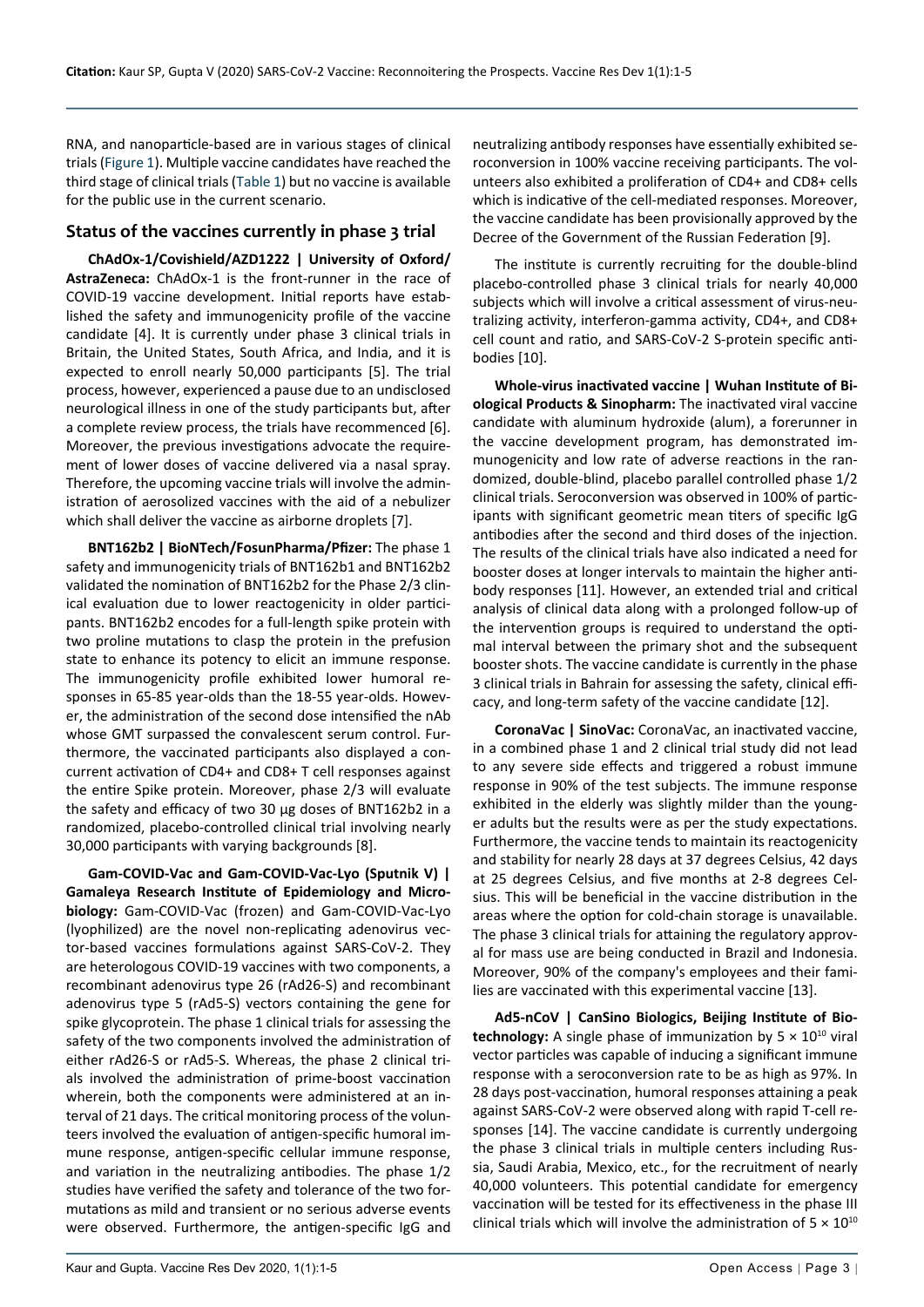viral particles in a single dose, in healthy adults. The process will involve quadruple masking of the participant, care-provider, investigator, and outcome assessor. Moreover, 50% of the total volunteers will be receiving the vaccine candidate, while the rest of the population shall be administered with a placebo. These measures will ensure a statistically accurate evaluation of the efficacy, safety, and immunogenicity of the Ad5-nCoV vaccine candidate [15]. Furthermore, the company has been bestowed with the patent on August 11, 2020 [16].

**mRNA-1273 | ModernaTX, Inc., NIAID:** Moderna Inc. is currently recruiting volunteers for the phase 3, quadruple blinded, randomized, stratified, and placebo-controlled clinical trials. The trials shall evaluate the safety and reactogenicity of the two shots (given after 28 days) of the candidate vaccine [17]. As of 25 September 2020, nearly 15,454 volunteers have been administered with a second shot for the trial. However, the company plans to recruit nearly 30,000 participants from various centers worldwide for conducting the study [18]. As per the study protocol, the primary objectives include the evaluation of efficacy, reactogenicity, the safety of the two-dose vaccine. While the secondary objectives are the comprehension of the efficacy of the vaccine to avert the serologically confirmed COVID-19 infection, regardless of prior SARS-CoV-2 infection in the entire population [19]. Moreover, the two-dose vaccination schedule of this vaccine is capable of generating a strong immune response providing immunity against the SARS-CoV-2 infection in the upper and lower airways in the challenge studies as conducted on non-human primates. Nonetheless, there was no evidence of vaccine associated enhanced respiratory disease (VAERD) [20].

**NVX-CoV2373/ Matrix-M1™ | Novavax, Inc., Emergent BioSolution:** NVX- CoV2373 is a recombinant and thermostable nanoparticle vaccine generated with mutations at the S1/S2 cleavage site along with certain substitutions in the full length SARS-CoV-2 spike glycoprotein. The vaccine candidate in the placebo-controlled, and observer blind phase 1 clinical trial was administered with/without the saponin-based adjuvant Matrix-M1™. The 35 days safety and immunogenicity analysis of the two-dose regimen exhibited an intense immune response which outpaced the geometric mean titers of the nAb in convalescent sera by four-fold. Apart from the exceptionally high magnitude of nAb, the vaccinated participants displayed induction of antigen-specific CD4+ cells. Moreover, the participants administered with the adjuvanted vaccine demonstrated a ten times better anti-spike IgG production response than the non-adjuvanted volunteers [21]. This recombinant, adjuvanted, nanoparticle vaccine is currently recruiting volunteers (HIV+ and HIV-) for the efficacy and safety studies in South Africa [15].

**Ad26.COV2-S | Janssen Pharmaceutical Companies, Johnson & Johnson:** Constructed using the Janssen AdVac<sup>®</sup> technology, it is one of the leading vaccine candidates against SARS-CoV-2. A recent interim study report of the first dose of blinded safety data depicts the rate of seroconversion to be as high as 100% in certain groups and exceptionally high GMTs varying with the vaccine dosage. Furthermore, the Th1 cytokine fabricating the S-specific CD4+ T cells were found to be soaring at 80% and 83% in the subsets of two cohorts.

However, the absence of Th2 responses was symbolic of the Th1-skewed phenotype in the two groups of different dose levels. Nevertheless, the systemic adverse events and local adverse events observed for this adenovirus serotype 26 vectored S-protein vaccine candidates were mild and did not disrupt any regular activities i.e. no grade 4 adverse events were reported. The encouraging results of the phase 1/2a clinical trials foster the clinical development of the vaccine candidate [22].

The company is currently recruiting for the placebo-controlled, multicenter, phase 3 trial (ENSEMBLE) across three continents to study the safety and efficacy of a single dose vaccine. Moreover, the AdVac® technology ensures the stability of the vaccine for up to 2 years at -20 °C and at least three months at 2-8 °C. Thus, the distribution of the vaccine if approved will not require the establishment of new infrastructure. Also, the company is scaling up the production of the vaccine to guarantee one billion doses every year, which is essential to eliminate the ongoing pandemic [23].

# **Conclusion**

Out of the nine candidate vaccines under phase III trials currently, seven are projected to complete the trials by next year. The forerunner ChAdOx-1/Covishield/AZD1222 vaccine is scheduled to complete its trial by the end of 2020 and might be approved for use early next year. This will be a momentous development towards combatting the current pandemic be held by the whole world. It will also be an example of the development programs of vaccines for other diseases. Other than the vaccine candidates enlisted above, contenders from various biotechnology ventures and funding agencies including Sanofi Pasteur, Anhui Zhifei Longcom Biopharmaceutical, Bharat Biotech, Chinese Academy of Medical Sciences, etc. are also under clinical evaluations [3]. Apart from speeding up the research for the potent COVID-19 vaccine, the manufacturing capabilities must be developed to ensure the equitable distribution of the resulting vaccines. However, before the rolling out and approval of a vaccine capable of generating a long-lasting immunity against COVID-19 infection, we need to safeguard the vulnerable groups, educate and empower our communities to shield themselves, and avoid the amplifying events while ensuring the testing, isolating, and quarantining the contacts of the infected individuals.

The whole world is eagerly waiting for relief from this devastating pandemic, which will most probably come in the form of a vaccine and/or therapeutic regimen. But there also is a possibility that extensive spread of the virus leads to very effective herd immunity, which is already visible in countries like Italy, the UK, Spain, Brazil, the USA, etc. in which the infection peaked and is on the downside currently. The disease might vanish in a year or two like its earlier counterparts SARS and MERS. But as the lessons learned from research on SARS and MERS vaccines were handy in the current pandemic, lessons learned from COVID-19 vaccines will be pertinent in any future emergencies even if the current pandemic is by gone. This will help to overcome the limitations of a short duration of time for the safety and immunogenicity studies that accompany the clinical trials for the licensure of vaccines during an outbreak.